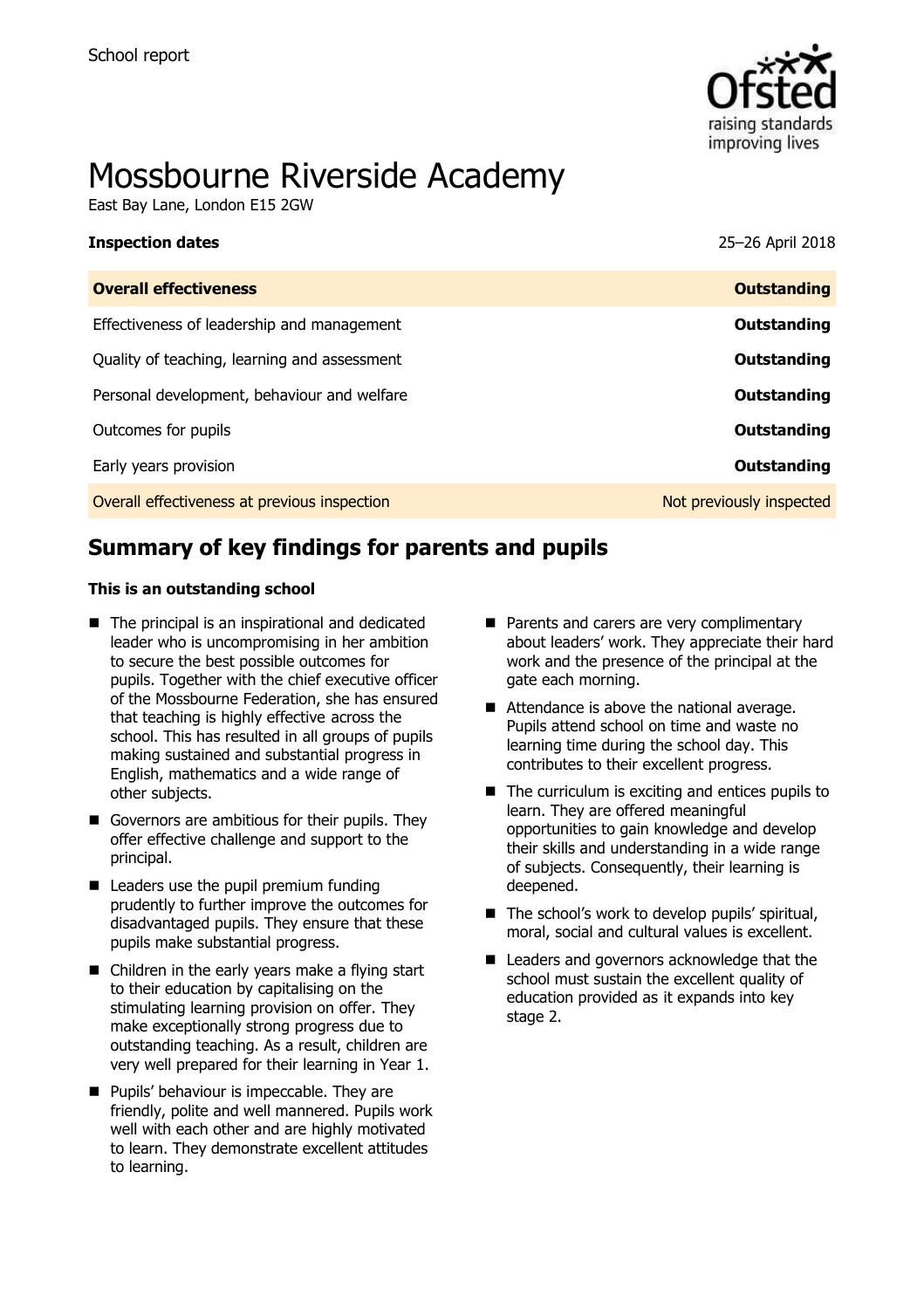

# **Full report**

### **What does the school need to do to improve further?**

 Ensure that the consistently high expectations and current excellent standards for pupils are maintained in key stage 2, as the school grows.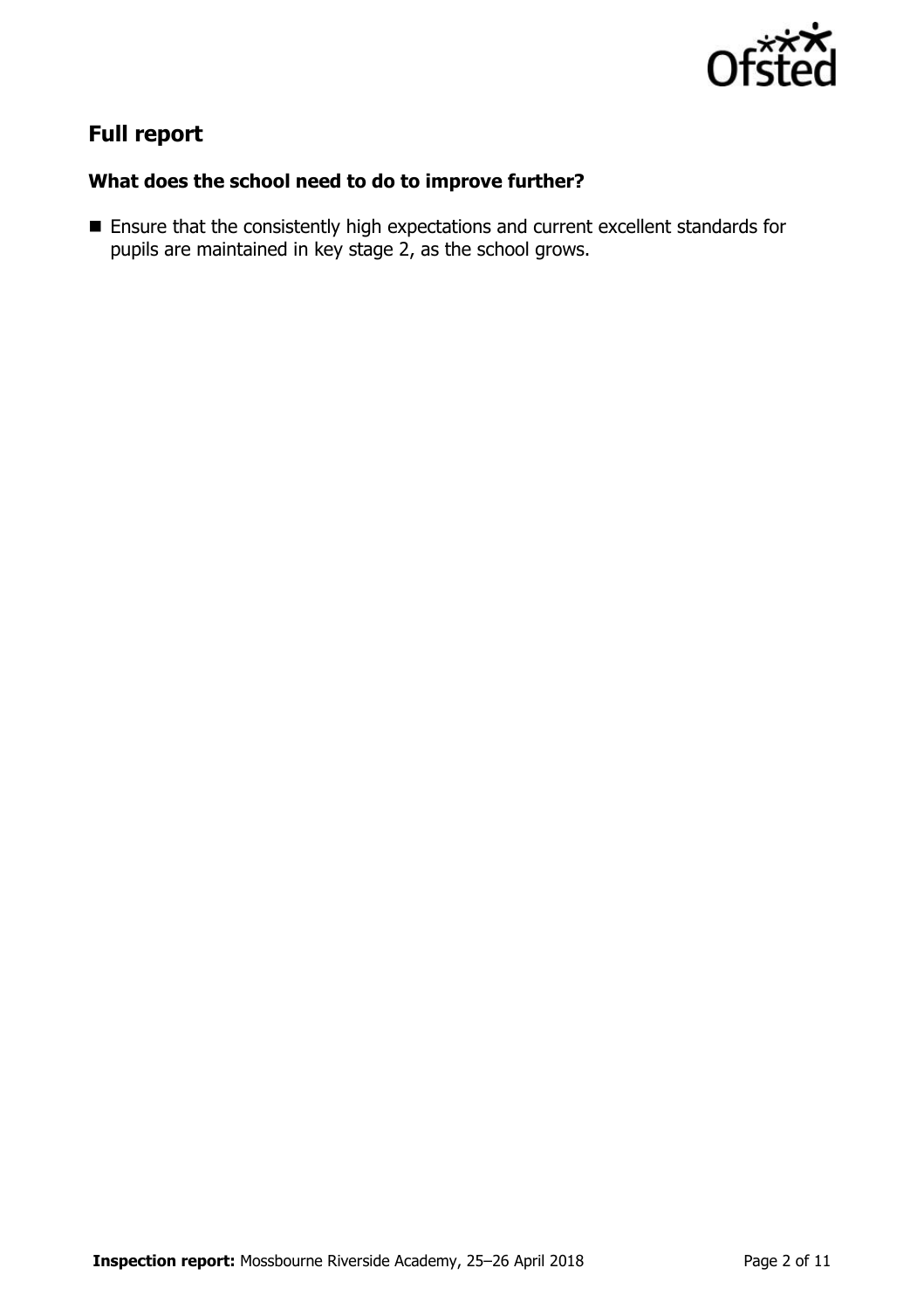

## **Inspection judgements**

#### **Effectiveness of leadership and management Constanding**

- The chief executive officer of the federation and principal work exceptionally well together and are relentless in providing an excellent quality of education. Together, they ensure that teaching is outstanding, which has resulted in pupils making excellent progress and achieving highly. The school's plans for improvement focus sharply on the correct priorities to sustain the excellent education as the school expands.
- Leaders and governors are committed to securing the very best outcomes for every pupil. They have consistently high expectations of themselves, staff and pupils, which are part and parcel of everyday school life. Staff subscribe to this culture of high aspirations for all pupils, which has led to exceptional outcomes for all pupils.
- All the parents say that the school is well led and managed. Parents who responded to Parent View, Ofsted's online survey, and those who spoke with the inspector all said their children are happy and attain highly. They recognise and value the high expectations set by leaders and teachers. One hundred per cent of parents say they would recommend the school to another parent.
- The federation's little and often approach' to checking the quality of teaching is effective. Leaders offer constructive guidance to teachers, who reflect on their practice and take ownership of their professional development.
- Staff morale is high. They value the 'open-door culture' of leadership, whereby they invite each other and leaders to offer guidance to further improve their teaching. All staff responding to Ofsted's inspection survey agree that leaders trust them to be creative in their teaching and take appropriate risks when working with pupils. This empowers and enables staff to excel in securing excellent outcomes for all pupils.
- The thematic approach to the curriculum has been very carefully thought through to ensure that pupils are well prepared for secondary school. It is adapted well to inspire and meet the needs of all pupils. Pupils' interests are followed up in shaping the learning. This enables pupils to make good connections in their learning across a wide range of subjects. At the end of a topic, pupils assess the knowledge, understanding and skills they have gained. Additionally, goals such as resilience and adaptability underpin the curriculum. This contributes to the very strong progress pupils make across a wide range of subjects, including English and mathematics.
- **Pupils told the inspector they love learning and coming to school. The curriculum is** enhanced through a variety of means, such as capitalising on the Olympic site for sports, where pupils attend the London Aquatic Centre for swimming. Professionals from a range of occupations talk to pupils about their work to inspire pupils, which is linked to their topic. For example, an architect talked to pupils when they were learning about houses.
- Leaders use the pupil premium funding astutely to ensure that there is no inequality between these pupils' attainment and progress. Leaders have identified the barriers to these pupils' learning and put in place the necessary support. In addition, the funds are used well to pay for music tuition and theatre visits. The impact of leaders' work is evident in these pupils' phonics attainment at the end of Year 1, which was above the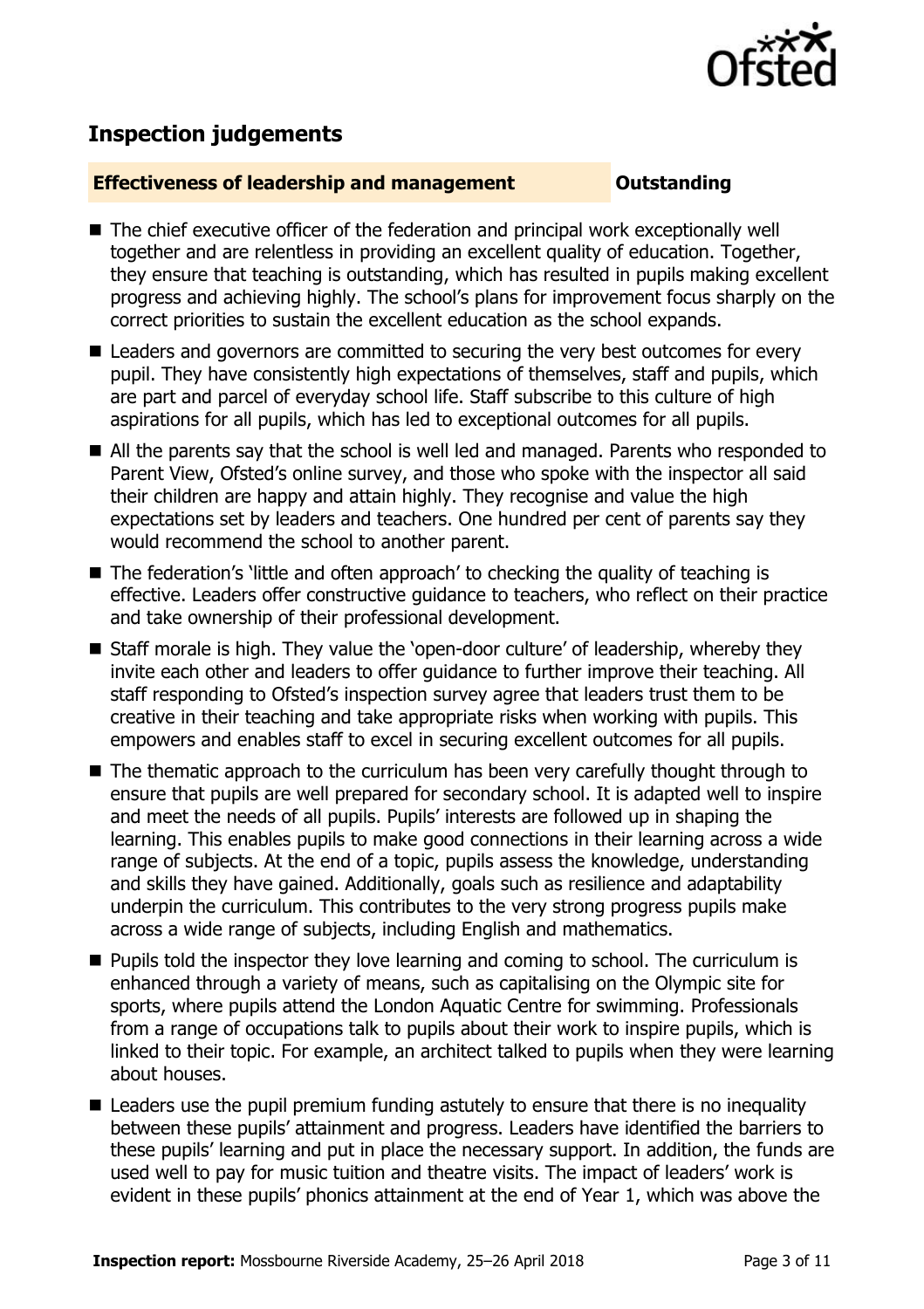

national average.

- Pupils' spiritual, moral, social and cultural development is effective and at the very core of the school's work. They are given opportunities to reflect on values such as morality. For example, within the school's personal, social, health and economic (PSHE) education curriculum, scenarios are set up about poverty around the world and pupils are questioned about what they could do. Pupils raise funds for their chosen charity through different activities.
- Leaders agree that they must sustain the excellent teaching and standards as the school expands and as pupils move into key stage 2 for the first time. This will ensure that pupils are very well prepared for their learning at secondary school.

#### **Governance of the school**

- Members of the local governing body bring a wealth of knowledge and expertise from their respective backgrounds to their roles as governors. They know the strengths and areas for improvement very well and contribute to the key strategic documents of the school. Governors offer a very high level of support and challenge to the principal by asking probing questions related to pupils' performance and the quality of teaching.
- Governors visit the school regularly and discuss safeguarding matters with leaders. They make sure that the policies and procedures are followed thoroughly on the ground to ensure pupils' safety and well-being.
- Governors have high aspirations for all pupils at the school and strive for the very best outcomes. They are fully committed to ensuring that the high standards are maintained as the school enters its next phase of expansion.
- Trustees of the Mossbourne Federation and leaders at the school work extremely well together. The chief executive officer supports and challenges the principal with all aspects of leadership, checking quality of teaching and learning, for example. The principals within the federation work closely with each other and disseminate practice at all levels, including leadership.

### **Safeguarding**

- The arrangements for safeguarding are effective. Leaders work closely with external agencies to ensure that the needs of pupils whose circumstances make them vulnerable are met.
- There is a strong culture of safeguarding in the school. Staff are well trained and receive regular updates to identify the potential risks to pupils' welfare, including the dangers associated with extremism and radicalisation.
- $\blacksquare$  Staff know the procedures well for raising concerns about a pupil, should they think that a pupil is potentially at risk of harm.
- An overwhelming majority of parents say that their children are safe, happy and well looked after at school. This view is endorsed by parents spoken to during the inspection.
- Leaders have ensured that all staff working with pupils are vetted, according to the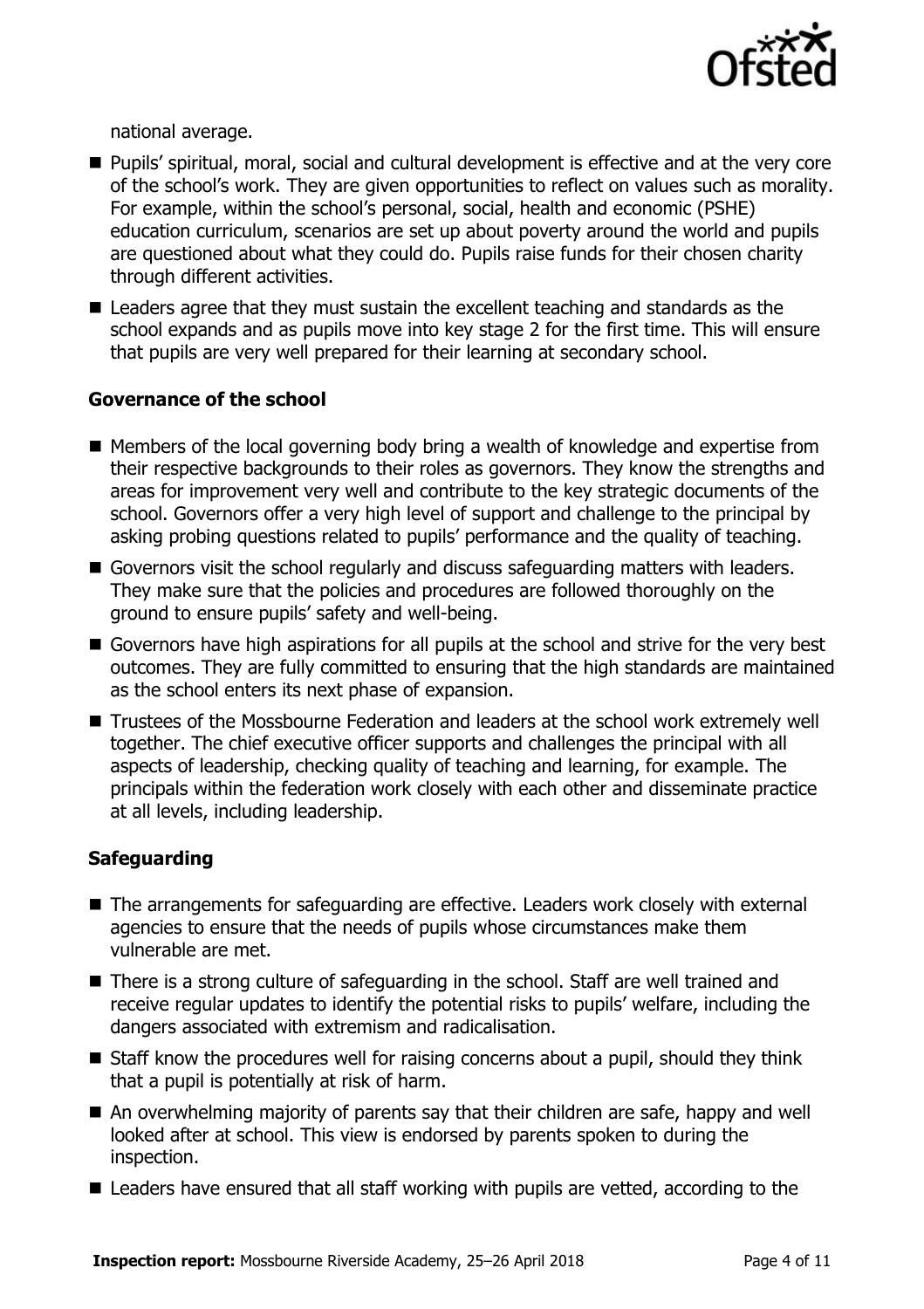

government's latest legislation.

#### **Quality of teaching, learning and assessment Outstanding**

- Teachers promote enthusiastic learning in each of the classrooms. Pupils demonstrate high levels of concentration, resilience and engagement in their learning. This contributes to the very strong progress they make in all subjects.
- Teachers in every year group have consistently high expectations of what pupils can do and achieve. For example, in Year 2, pupils use their mathematical knowledge, understanding and skills to work out possible equations related to two arrays of four. Pupils who found this difficult rose to the challenge and made great gains in learning.
- Teachers know their pupils' abilities extremely well and set tasks that challenge and deepen their learning. The work in pupils' books shows that teachers use their checks on pupils very well to set learning activities matched to meet the needs of all pupils.
- The teaching of reading is very effective and a strength of the school. Pupils read with fluency, accuracy and understanding. They enjoy reading and read regularly both at home and school to practise their reading skills.
- The teaching of phonics is effective. All staff are well trained and there is consistency in the approach to teaching phonics in the early years and key stage 1. Pupils are given plenty of opportunities to apply their knowledge and skills to reading and spelling within phonics lessons. Pupils apply their knowledge of phonics exceptionally well in reading and writing activities across a range of subjects.
- $\blacksquare$  Highly effective teaching of writing enables pupils to use their skills very well to write in a range of styles, context and purposes in English and other subjects. For example, as part of their topic work on 'I'm alive', pupils wrote a detailed explanation of the life cycle of a frog. All pupils, including the most able, are given a 'big question' that challenges their thinking and writing. Pupils respond well to these challenges and enjoy the regular opportunities to think deeply.
- In mathematics, pupils are given daily opportunities to revise mathematical skills and concepts. Pupils regularly apply mathematical skills to solve problems and develop their reasoning skills. Teachers model mathematical vocabulary very well and insist on pupils using it correctly. For example, pupils in Year 1 were able to explain the pattern in a sequence of numbers, using correct terminology such as 'increasing' and 'decreasing'.
- Additional staff are very well deployed to support the small number of pupils who have special educational needs (SEN) and/or disabilities. Staff identify pupils' needs precisely and provide these pupils with support and interventions to make sure that they make very strong progress.

#### **Personal development, behaviour and welfare <b>COUTS** Outstanding

### **Personal development and welfare**

- The school's work to promote pupils' personal development and welfare is outstanding.
- Pupils are confident and articulate learners. During visits to lessons, pupils discussed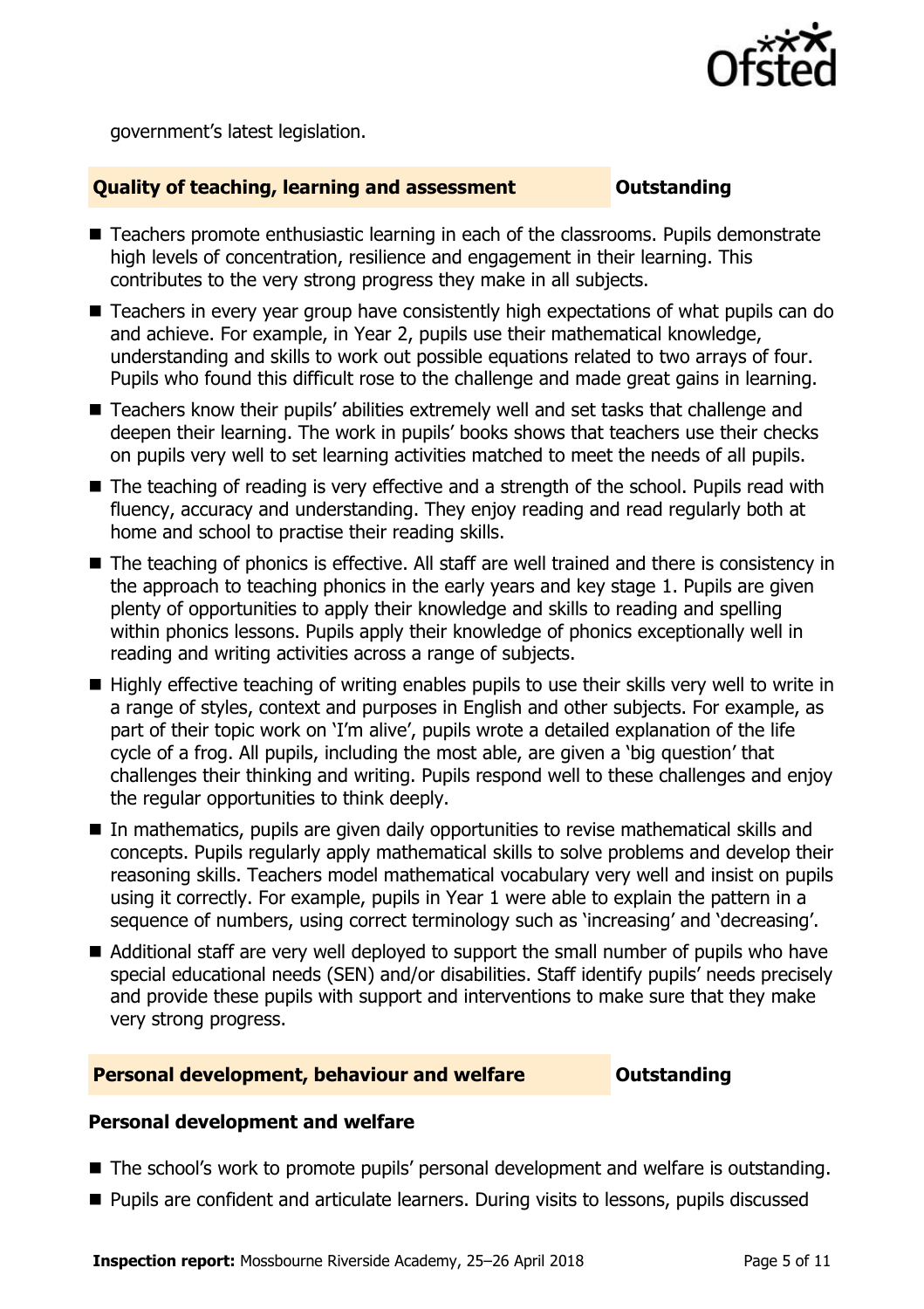

their learning with confidence and enthusiasm, drawing on their knowledge of what they have learned. For example, pupils in Year 1 were extremely enthusiastic and articulate as they talked about the Picasso-style portrait they were making.

- Leaders ensure that pupils learn about various forms of bullying. For example, as part of the anti-bullying week to raise awareness and combat bullying, pupils wrote their views on why it is important to respect everyone and celebrate differences between themselves and others. They learn about cyber bullying in an age-appropriate way. Pupils say bullying is a rare occurrence, but trust adults who will deal swiftly and take their concerns seriously, should there be any unkind behaviour.
- **Pupils say they feel safe at school. Leaders provide plenty of opportunities for pupils to** learn about safety, including how to cross the road safely and use their scooters sensibly, for example. Pupils know how to keep themselves safe online. They know that they should tell an adult if they are worried about anything when using the internet.
- **Pupils have a very good understanding, according to their age, about the importance of** eating healthily and taking regular exercise. The school provides many opportunities, such as pupils running a 'daily mile' and yoga, to participate in physical activities.

### **Behaviour**

- The behaviour of pupils is outstanding. Their behaviour in classrooms and around the school is impeccable. Pupils show exceptional attitudes to learning. They respond to adults' instructions and waste no time in lessons. Transitions between lessons or from the carpet to their tables, for example, are exceptionally calm and swift.
- Leaders ensure that the school's behaviour management system is implemented effectively and used consistently throughout the school. Pupils are conversant with the school rules, rewards and sanctions systems. Learning is not disrupted by poor behaviour, which enables high-quality teaching and learning to take place. This leads to a calm, purposeful environment in which pupils feel safe and thrive in their learning and personal development.
- **Pupils say they enjoy learning and coming to school. A word used by many pupils to** describe their school was 'amazing.' They attend school on time and regularly, with their attendance being above the national average.

### **Outcomes for pupils Outstanding**

- **Pupils rise to the high expectations that are set by leaders and teachers. This has** resulted in all pupils in each year group making very strong progress and attaining highly in reading, writing and mathematics, and across the curriculum.
- In 2017, the proportion of Year 1 pupils who met the expected standard in the phonics screening check was well above the national average. This is due to the consistently strong teaching of phonics across the school. The very small number of pupils who did not meet the expected standard are well on track to meet the expected standard by the end of Year 2.
- **Pupils currently in Year 2 have made exceptional progress from their end of early years**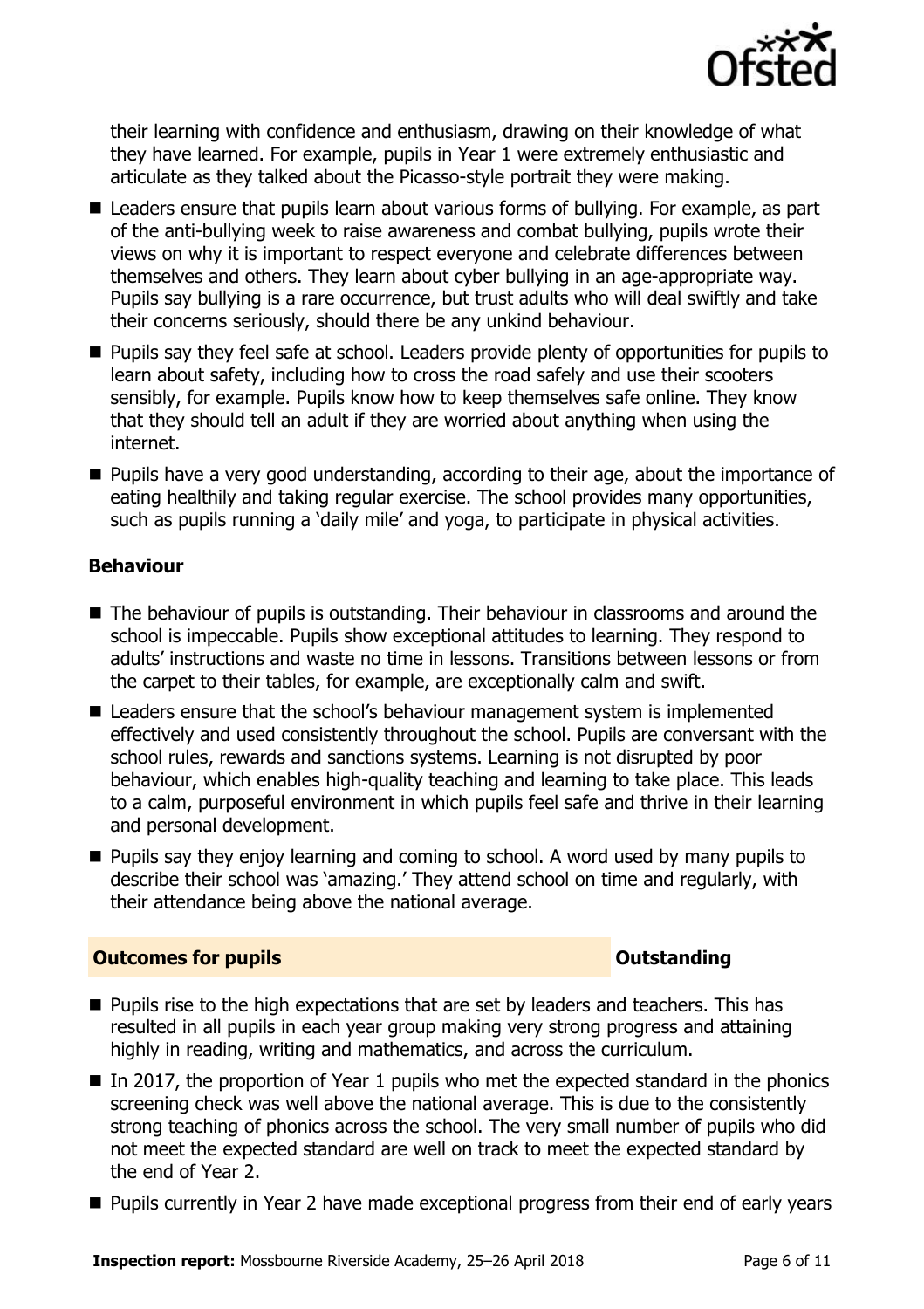

starting points. The proportion of pupils who are at the expected and greater depth standards in reading, writing and mathematics is well above the 2017 national averages. There has been a significant increase in the proportion of pupils who are working at greater depth in writing and mathematics.

- Disadvantaged pupils in key stage 1 have made very strong progress from their end of early years starting points. Leaders' actions, such as focused teaching to meet these pupils' needs, are highly effective in ensuring that these pupils are sufficiently challenged so a greater proportion of pupils work at greater depth. Leaders are currently working on ensuring that more of this group of pupils meet the greater depth standard in writing. Their actions are already having a positive impact on pupils' outcomes.
- Teachers demand more of the most able pupils including using 'big questions' to deepen their learning. They make substantial progress in reading, writing and mathematics from their individual starting points.
- $\blacksquare$  Pupils who have SEN and/or disabilities make very strong progress, given their individual learning needs. Leaders and teachers make sure that these pupils receive focused support and well-targeted interventions to meet their needs.
- Displays around the school and the work in pupils' books show that all groups of pupils make very good progress across the curriculum. For example, pupils talk eloquently about their learning on their topic of 'Buildings'. They talk about houses in different periods of time, such as Tudors, the types of houses and the materials used to build them. Pupils are given opportunities to apply their literacy and numeracy skills across the curriculum, which they do superbly well. For example, pupils use their measuring skills as part of a science investigation on plants.

#### **Early years provision CONSTANDING TO A RESEARCH CONSTANDING TO A RESEARCH CONSTANDING TO A RESEARCH CONSTANDING TO A RESEARCH CONSTANDING TO A RESEARCH CONSTANDING TO A RESEARCH CONSTANDING TO A RESEARCH CONSTANDING TO**

- Leaders' expectations of children's learning in the early years are extremely high. They ensure that the quality of learning is highly effective. As a result, children make excellent progress from their individual starting points.
- Leaders have a very good insight into the strengths and areas for improvement. They are continually aiming to improve the provision to raise standards even further.
- $\blacksquare$  In 2017, the proportion of children who achieved a good level of development, including those who are eligible for free school meals, was well above the national average. The proportion of children who met or exceeded the early learning goals in reading, writing and mathematics was well above the national averages too. This means that children have acquired the fundamental literacy and numeracy skills exceptionally well to continue their learning journey into Year 1.
- The school's assessment information and the work in children's books show that most children currently in Reception are making exceptional progress and are well on track to achieve a good level of development at the end of 2018.
- Teaching is exceptional. Adults provide highly imaginative experiences to engage and enthuse children in their learning and development. For example, as part of their topic on 'Mini beasts', children pretended to go to a bug party. Adults provide highly effective models of speaking and listening. This supports children's ideas very well and enables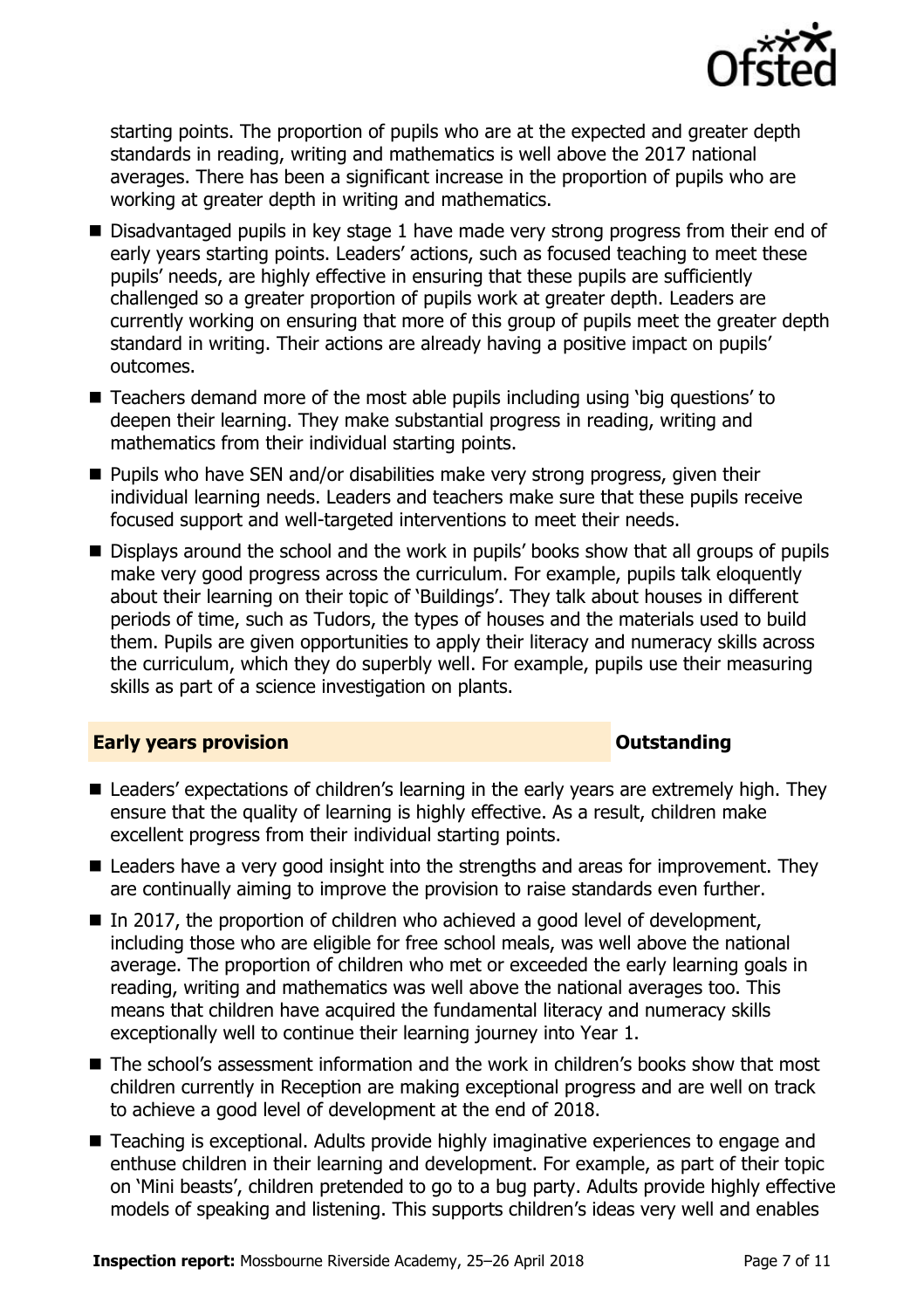

them to produce high-quality writing.

- Children are very well behaved in the early years. They play and learn happily together, sharing resources and cooperating with each other. They show high levels of concentration on their chosen activities and are not easily distracted by their friends. This shows that children are safe and confident.
- Parents speak extremely positively about the early years. One parent commented: 'I am blown away by the school. My child is striving in her learning to read and write.'
- Safeguarding is effective in the early years. Adults ensure that children are kept safe within the indoor and outdoor areas.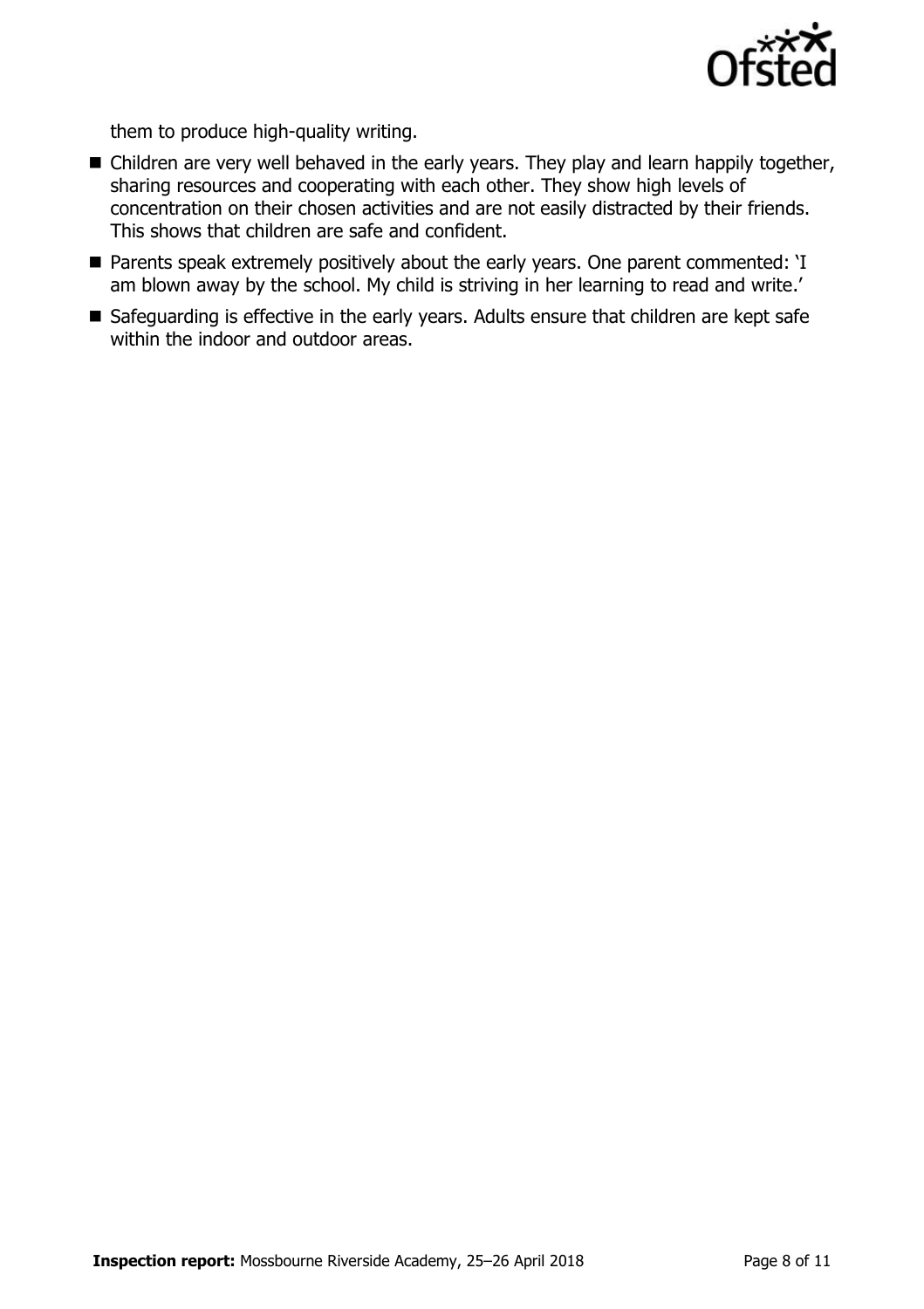

# **School details**

| Unique reference number | 140426   |
|-------------------------|----------|
| Local authority         | Hackney  |
| Inspection number       | 10048314 |

This inspection of the school was carried out under section 5 of the Education Act 2005.

| Type of school                      | Primary                      |
|-------------------------------------|------------------------------|
| School category                     | Academy sponsor-led          |
| Age range of pupils                 | 3 to 11                      |
| <b>Gender of pupils</b>             | Mixed                        |
| Number of pupils on the school roll | 145                          |
| Appropriate authority               | Board of trustees            |
| Chair                               | Samantha Lloyd               |
| Principal                           | Amy Wood                     |
| Telephone number                    | 020 8173 0650                |
| Website                             | www.mra.mossbourne.org       |
| Email address                       | enquiries@mra.mossbourne.org |
| Date of previous inspection         | Not previously inspected     |

### **Information about this school**

- Mossbourne Riverside Academy opened in September 2015, when it joined Mossbourne Federation. It moved to the current premises in September 2016. The local governing body is responsible to Mossbourne Federation's central governing body.
- The school has plans to expand. It will increase to take an additional year group each year to become a three-form entry by 2020 with a capacity of 660. There are currently two Reception and Year 1 classes and one Year 2 class. Children attend the Reception classes on a full-time basis.
- The proportion of pupils eligible for free school meals is broadly average.
- The proportions of pupils who have SEN and/or disabilities or an education, health and care plan are well below the national averages.
- The school manages a breakfast club and after-school clubs.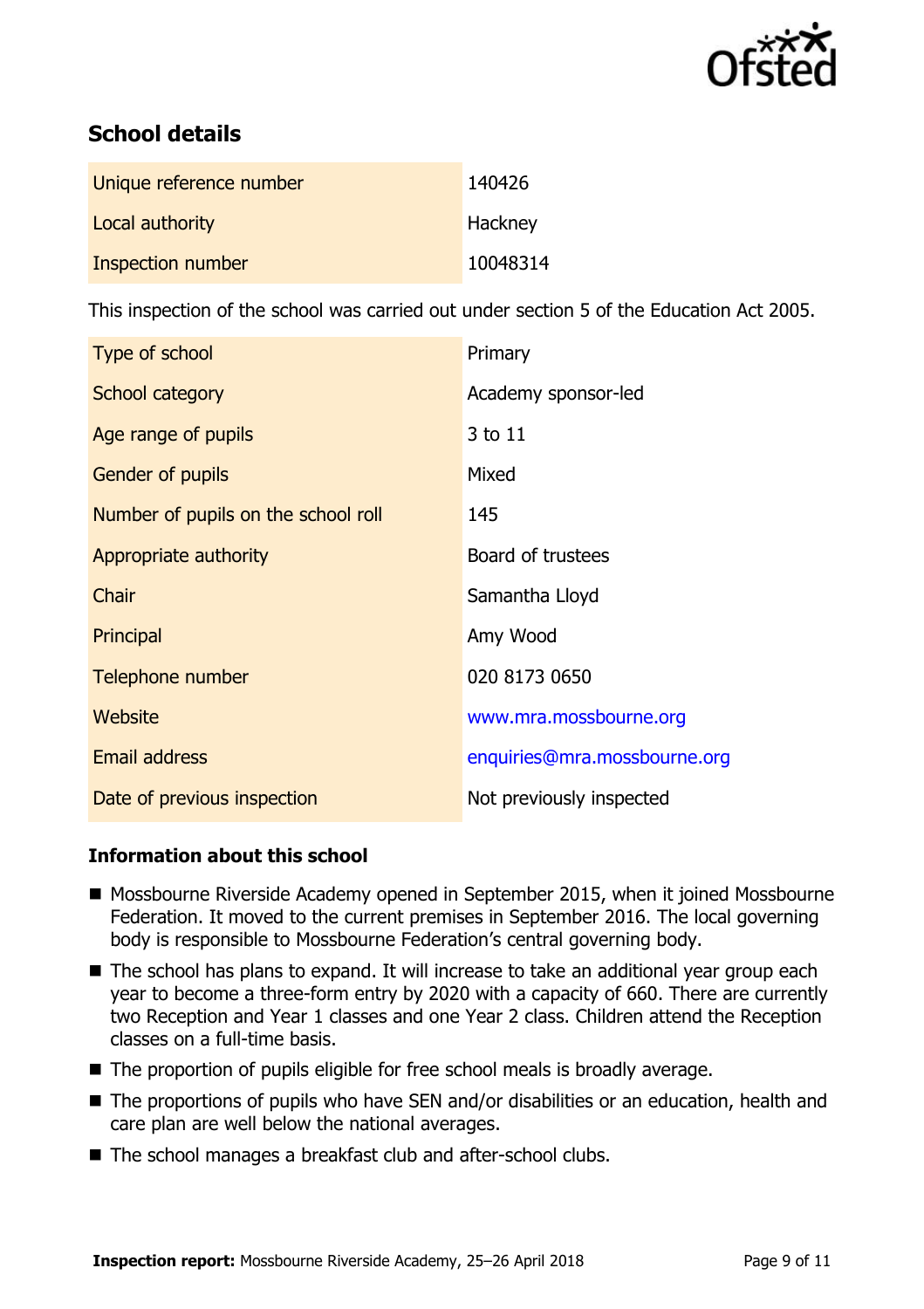

# **Information about this inspection**

- The inspector made visits to all classes to observe pupils' learning across a range of subjects. Almost all of these were observed jointly with the principal. The inspector scrutinised pupils' work within lessons and jointly with the principal outside of lessons.
- The inspector spoke to pupils in a range of contexts, including playtimes, lunchtimes and within lessons. She met with a group of pupils to discuss school life and seek their views about their learning.
- The inspector listened to pupils read from Years 1 and 2.
- Meetings were held with the principal and middle leaders, the chief executive officer of Mossbourne Federation, members of the local governing body and school staff.
- The inspector considered 70 responses to Parent View, Ofsted's online survey, which included 36 free-text responses. She met parents in the playground at the start of the school day. The inspector analysed 11 responses to Ofsted's online staff survey. There were no responses to the pupils' survey, but the inspector considered the school's internal survey of pupils' views.
- The inspector scrutinised a wide range of school documentation, including safeguarding documents, the school's self-evaluation and records of leaders' monitoring of the quality of teaching.

#### **Inspection team**

Rajeshree Mehta, lead inspector **Calculates** Ofsted Inspector